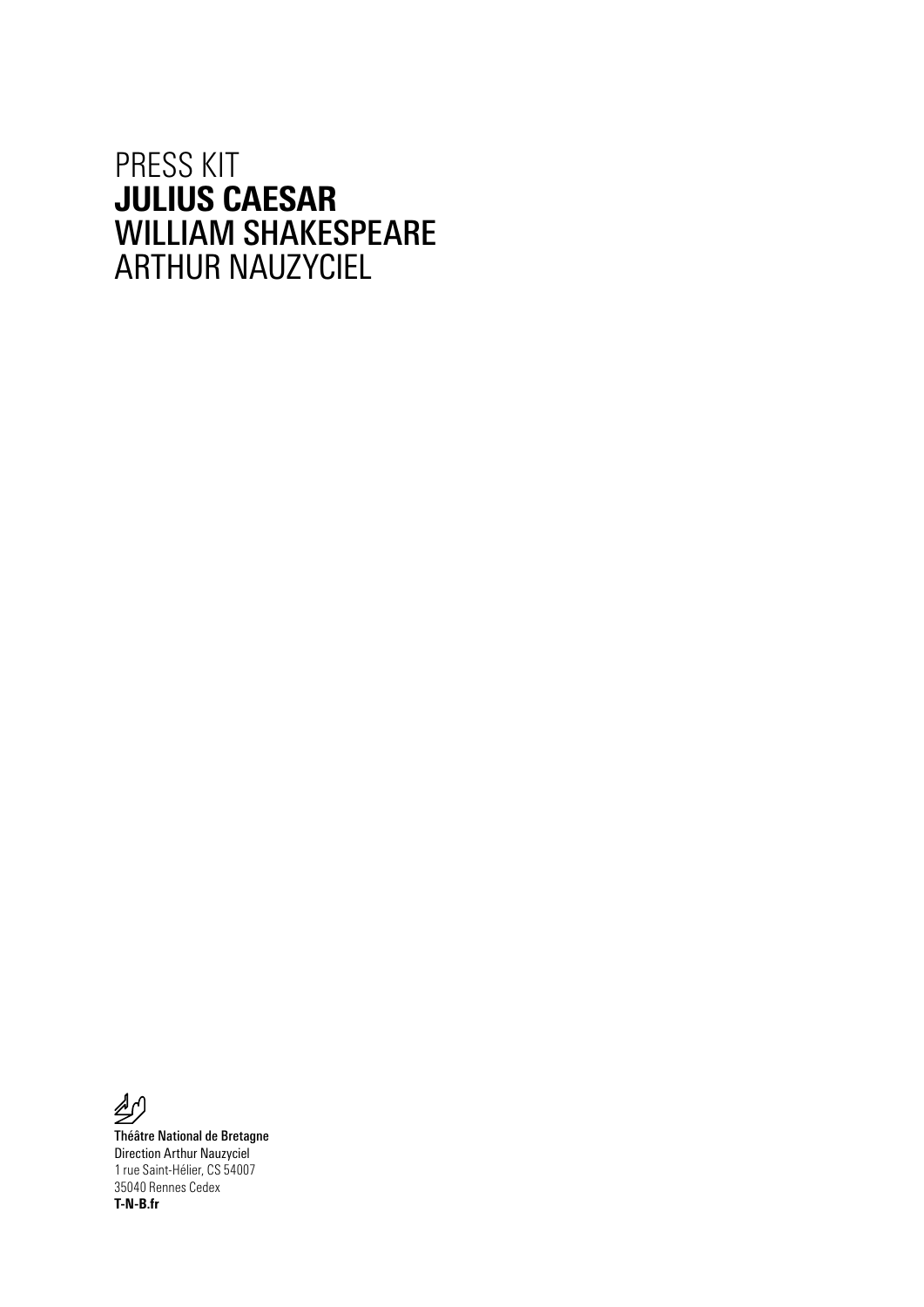

## JULIUS CAESAR WILLIAM SHAKESPEARE ARTHUR NAUZYCIEL



# **TOUR**

2018 – 2019 Ann Arbor, University Musical Society (US) 05 04 – 06 04 2019 Berkeley, Cal Performances (US) 26 04 – 28 04 2019

2017 – 2018 Rennes, Théâtre National de Bretagne 05 10 – 14 10 2017 Brest, Le Quartz – Scène nationale de Brest 19 10 – 20 10 2017

2011 – 2012 Festival ibéro-américain, Théâtre de Bogotá 02 04 – 08 04 2012

2010 – 2011 TGP – CDN de Saint-Denis 15 11 – 28 11 2010 Théâtre Dijon-Bourgogne 22 03 – 26 03 2011 Théâtre National de Bordeaux en Aquitaine 30 03 – 01 04 2011 Théâtre de Saint-Quentin-en-Yvelines 06 04 – 08 04 2011

2009 – 2010 CDN Orléans/Loiret/Centre 14 10 – 17 10 2009 Festival d'Automne à Paris (MAC Créteil) 21 10 – 24 10 2009 Festival Automne en Normandie (Évreux) 28 10 2009 Comédie de Clermont-Ferrand 05 10 – 06 10 2009 Comédie de Reims 11 11 – 14 11 2009 CDDB-Théâtre de Lorient 18 11 – 19 11 2009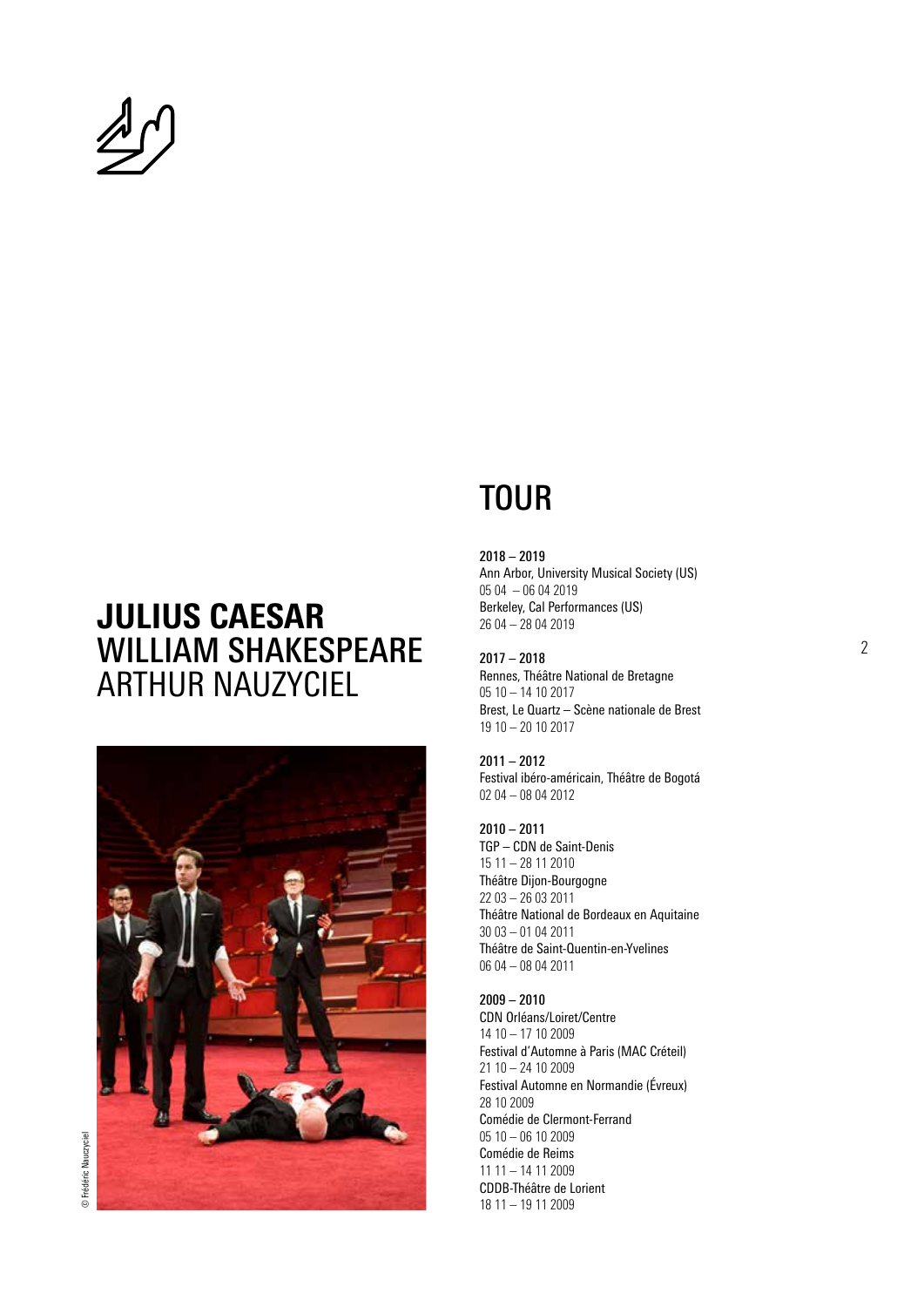Duration 3h20 with intermission

With SARA KATHRYN BAKKER DAVID BARLOW LUCA CARBONI JARED CRAIG ROY FAUDREE ISMA'IL IBN CONNER ISAAC JOSEPHTAL DYLAN KUSSMAN DANIEL LE MARC MONTGOMERY RUDY MUNGARAY DANIEL PETTROW NEIL PATRICK STEWART JAMES WATERSTON and the jazz trio MARIANNE SOLIVAN (vocals) ERIC HOFBAUER (guitar) DMITRY ISHENKO (double bass)

3

By WILLIAM SHAKESPEARE Direction ARTHUR NAUZYCIEL Set design RICCARDO HERNANDEZ Lighting design SCOTT ZIELINSKI Costumes design JAMES SCHUETTE Sound design DAVID REMEDIOS Choreographer DAMIEN JALET Assistant RENAUD DURVILLE Stage manager MATHIEU MOREL Light technician CHRISTOPHE DELARUE Sound technician FLORENT DALMAS Surtitles technician BERTILLE KAPELA Props / Wardrobe MYRIAM RAULT Stage technician ANTOINE GIRAUD-ROGER



Premiere : American Repertory Theatre, Loeb Drama Center (Cambridge, Boston USA) 13 february – 16 march 2008

Executive production : Théâtre National de Bretagne. Coproduction Centre Dramatique National Orléans/Loiret/Centre in partnership with the American Repertory Theatre (major production sponsor: Philip and Hilary Burling), Festival d'Automne à Paris, Maison des Arts de Créteil, TGP-CDN de Saint-Denis. With the support of Etant Donnés/The French- American Fund for the Performing Arts, a Program of FACE.

Performed in English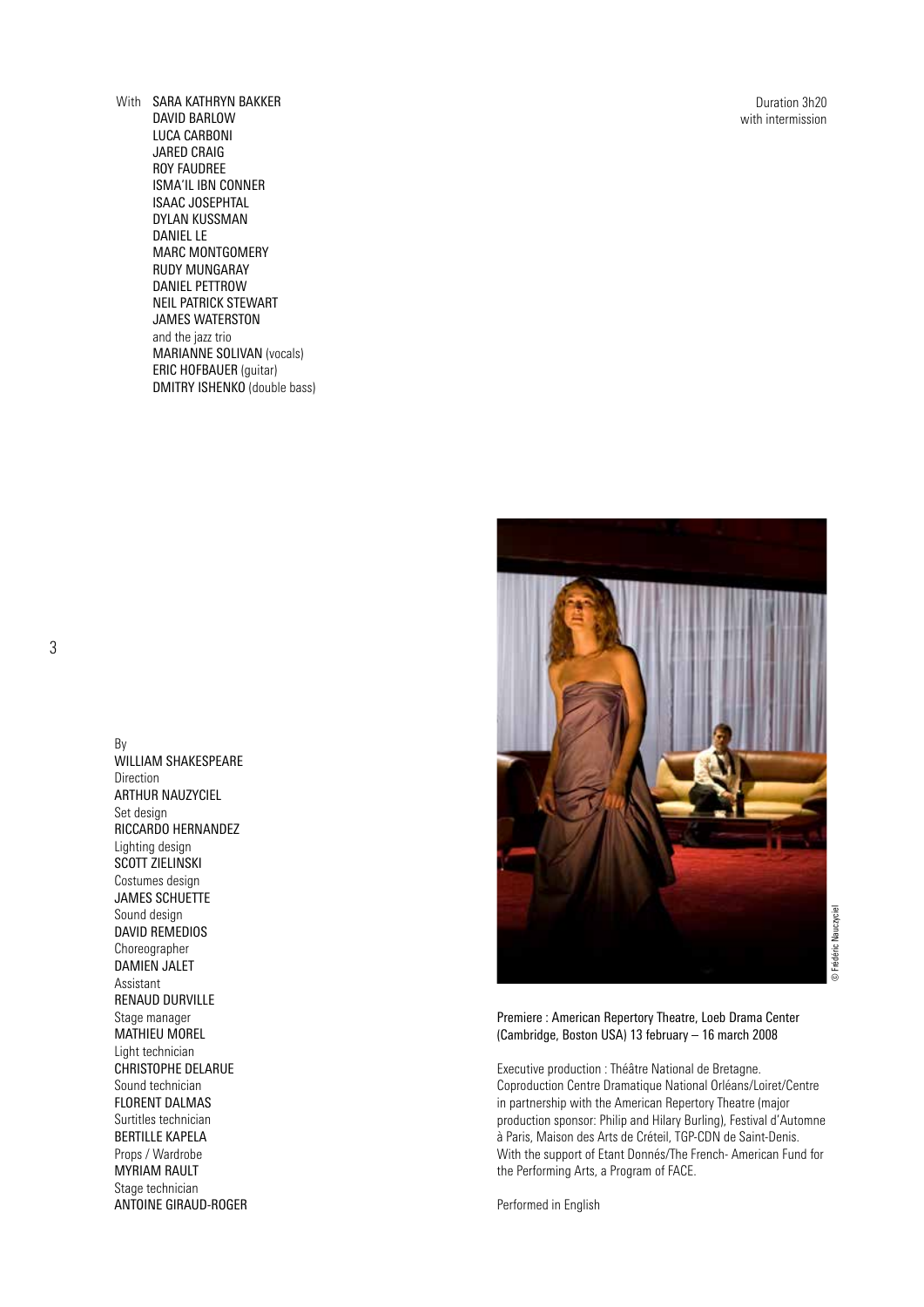

## JULIUS CAESAR THE PROJECT

Artistic director of the Théâtre National de Bretagne since the 1st of January 2017, Arthur Nauzyciel wishes to present his work to the audience and to transmit this art theatre open on the world and questioning of the stakes of today's society in all its diversity.

So for his first season, he will revive several major creations from his body of work.

Amongst those is *Julius Caesar* by Shakespeare, created in 2008 in Boston with American actors and which already toured a lot in France and abroad. Arthur Nauzyciel has created then artistic companionships with actors and collaborators that he has regularly worked with since. It consecrated an American experience, a rare thing for a French director, with two plays by B-M Koltès, *Black Battles with Dog* (2001) and *Roberto Zucco* (2004), and in Boston for the A.R.T. *Abigail's Party* by Mike Leigh (2007). A play giving a central role to politics, seldom performed in France, *Julius Caesar* opens up the relection on what is the common good, and it still finds today strong, vivid , contemporary resonances.

After two plays by Bernard-Marie Koltès, *Black Battles With Dogs* at the 7 Stages Theater in Atlanta (2001), reprised in Chicago (2004), and *Roberto Zucco* at the Emory Theater in Atlanta (2004), Arthur Nauzyciel staged Mike Leigh's *Abigail's Party* at the American Repertory Theatre in Boston (2007). Shakespeare's *Julius Caesar*, his fourth show in the United States, was created at the A.R.T. in February 2008.

This Franco-American production was premiered in France for the opening of the CDN Orléans/Loiret/Centre season 2009- 2010 (Oct 14 – Oct17). It was then presented within the Festival d'Automne à Paris (MAC de Créteil, Oct 21 – Oct 24) followed by a French tour (Festival Automne en Normandie, Comédie de Clermont- Ferrand, Comédie de Reims and CDDB-Théâtre de Lorient).

For its second season, the performance toured at the TGP de Saint-Denis, at the Théâtre Dijon-Bourgogne, at the Théâtre National de Bordeaux en Acquitaine and the Théâtre de Saint-Quentin-en-Yvelines. In April 2012, it was presented in Colombia at the Ibero-american Festival of Bogota, one of the most important festivals in Latin America.

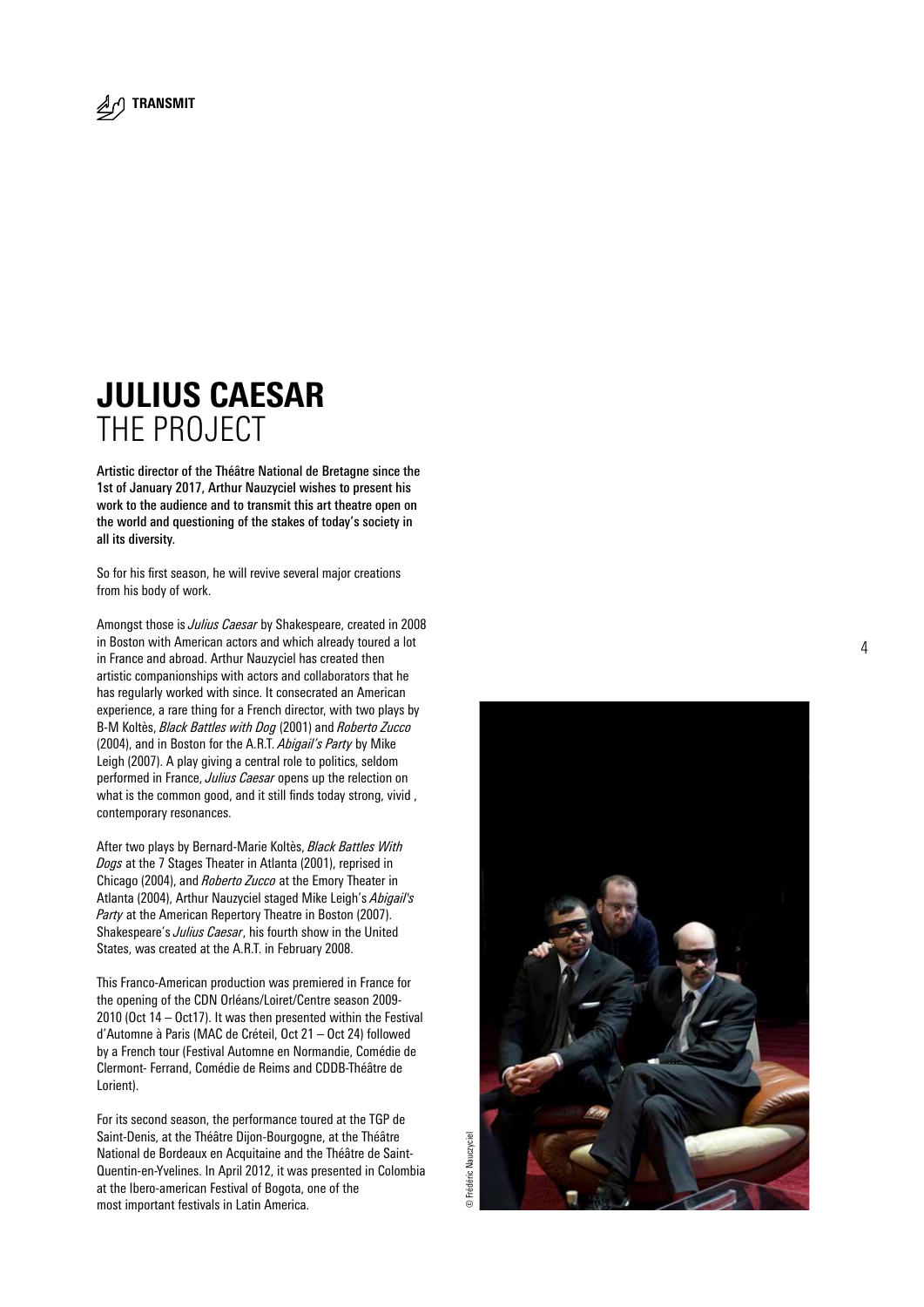

## **ORIGINS** JULIUS CAESAR

Written in 1599 for the opening of The Globe Theatre and right before Hamlet, Julius Caesar is the first in a series of great tragedies. Inspired by Plutarch, he wrote it at a critical moment of the history of England: the rebellion of Essex against Elizabeth I. As in *Richard II* (1595), the theme is the deposition of a sovereign: Julius Caesar has become a threat to the republic. Is it fair then to murder him before Rome is held totally under his absolute power that has no limits?

Though rarely seen in France, *Julius Caesar* is in the United States one of the best-known plays by Shakespeare. Its premiere at A.R.T. in 2008 (a presidential election year, whereas the play depicts a moment when democracy would teeter if the republic was to give away to an empire), was thus eventful.



# THE A.R.T.

Linked to the prestigious Harvard University, The American Repertory Theatre (A.R.T.) is considered since its creation in 1979 as one of the most important and innovative theatres in the country. The A.R.T. was founded by Robert Brustein and has been resident for twentyseven years at Harvard University's Loeb Drama Center. In December 2002, the A.R.T. was the recipient of the National Theatre Conference's Outstanding Achievement Award, and in May 2003 it was named one of the top three theatres in the country by TIME magazine. Here are a few names among those who worked and took part in the life of the A.R.T. : Peter Sellars, Lee Breuer, Martha Clarke, Bob Wilson, Anne Bogart, Dario Fo, Andrei Serban, David Mamet, Krystian Lupa, Joseph Chaikin, Susan Sontag, Milan Kundera, Jan Kott, Philip Glass, Don DeLillo, Robert Woodruff, Naomi Wallace, Frederick Wiseman. The A.R.T. is known for its commitment to the contemporary American theatre as well as repertory. It is also a residence for authors, directors and actors. A.R.T. productions tour all over the world.

Its current director is Diane Paulus. She has succeeded to Robert Woodruff in 2008.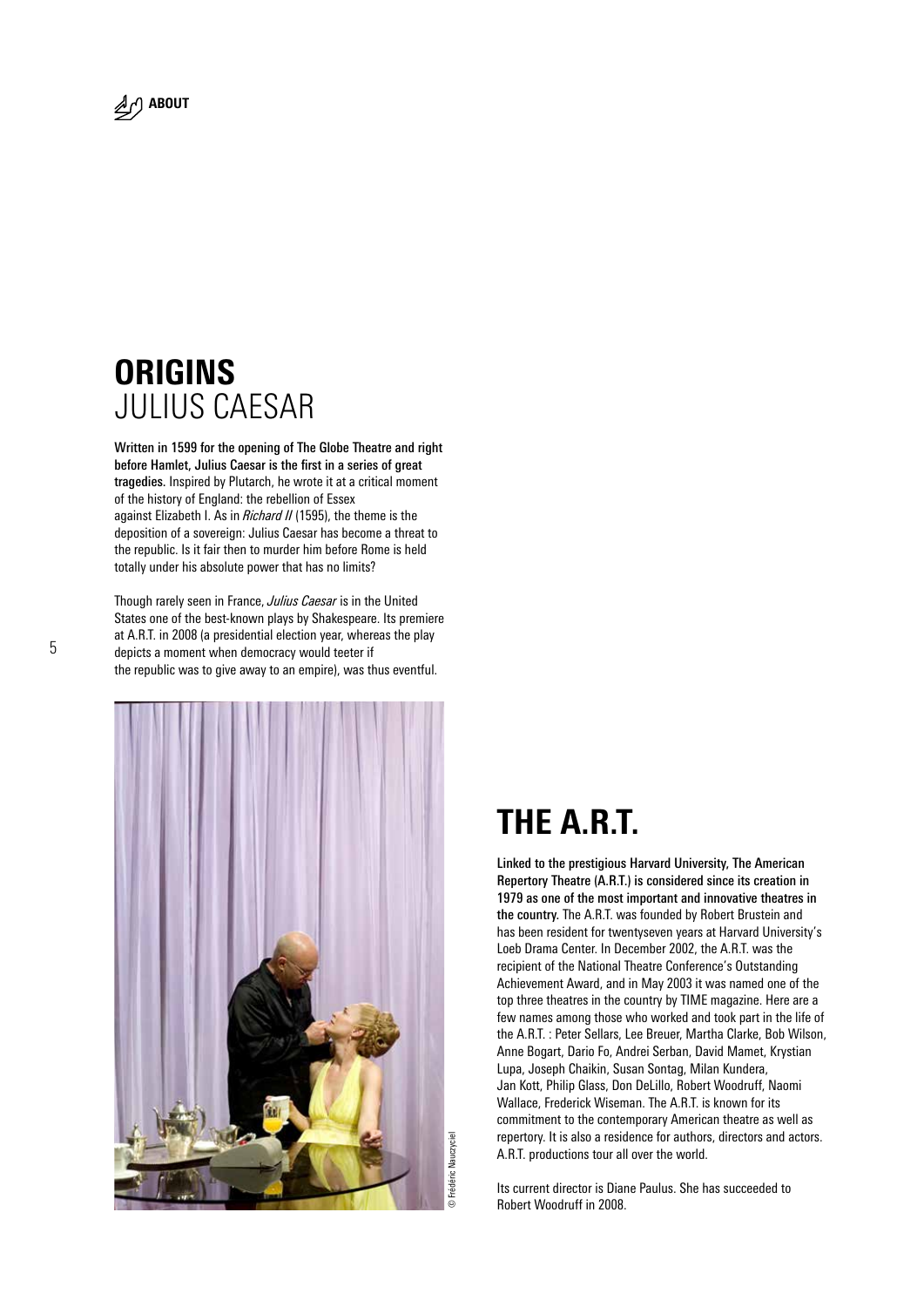# DIRECTOR'S NOTE

Written in 1599 for the opening of The Globe Theatre and right before *Hamlet*, *Julius Caesar* is the first in a series of great tragedies. It contains in itself all the subsequent plays of Shakespeare. It is a political play, in which language and rhetoric play a prominent part; the power of discourse can change the course of History; the flow of words both reveals and hides their extraordinary presence.

And if the world pictured in the play still resembles ours (what has changed in politics?), one nonetheless feels throughout the text a will to encompass both the visible and the invisible, the real and dream life, the living and the dead in a one-and-only unit, a singular cosmography.

We are connected to the Greeks, the Romans, to Shakespeare, by a long chain which, from the beginning of time and for many centuries to come, contains, like a DNA loop, the collective memory of human fears and illusions. As Eric Hobsbawm wrote in *The Age of Extremes*: "The short twentieth century ended in problems, for which nobody had, or even claimed to have, solutions. As the citizens of the fin de siècle tapped their way through the global fog that surrounded them, into the third millennium, all they knew for certain was that an era of history had ended. They knew very little else."

We have yet to come to terms with the dark side of this century. Whenever I confront myself with a classical text, I have the feeling I ought to direct a "memory for the future". The classics are like the Statue of Liberty at the end of *Planet of the Apes*. The characters project themselves into the future, in which they will be the spectators of their own past, in which their acts will be a spectacle for others to see.

#### Like a testimony for the future of what we are and were.

We are in Boston. The theatre was built in 1964. Pop culture in the United States then had never been so dominant, the world so loud, there were images everywhere and all was appearance: that is why I want to place the play in the sixties, during the years when one wanted to believe that Kennedy would open onto a new era, when a crowd became a mass, when the image won over the word, when the most innovative and significant artistic trends were born in this country (architects, performers, performance art, photography, collage, reproduction).

– Arthur Nauzyciel, October 2007

## RESONANCES

Like *Hamlet*, *Julius Caesar* is a puzzle. It doesn't conform to the idea of Aristotelian tragedy in presenting a noble man with a conspicuous flaw, nor to Elizabethan melodrama in presenting a conspicuous villain. *Julius Caesar* has great relevance to our time, though it is gloomier, because it is about a society that is doomed. Our society is not doomed, but in such immense danger that the relevance is great. It was a society doomed not by the evil passions of selfish individuals, because such passions always exist, but by an intellectual and spiritual failure of nerve that made the society incapable of coping with its situation.

> – W. H. Auden, *Lectures on Shakespeare*

It is no coincidence that the world of *Julius Caesar* is constructed almost entirely from language. The play contains little physical action: there are few shifts in location, in contrast to *As You Like It*, the play that preceded it, nor are there any special stage effects, apart from the appearance of Caesar's ghost to Brutus. Except for Caesar's assassination at the Capitol and the suicides in the final act, the play shows us very few events; almost everything that happens takes place off-stage and is then retold through rumour or report. This gives *Julius Caesar* an oddly subjective quality; so little is enacted directly in front of us that we must rely on other people's characterization of events, and we are never quite sure whom or what to believe. Words, not deeds, are the primary agents in the play, and they are endowed with extraordinary powers of creation, transformation, and destruction. Words can create a reality, or destroy a life.

> Gideon Lester, – *The Power of Speech*

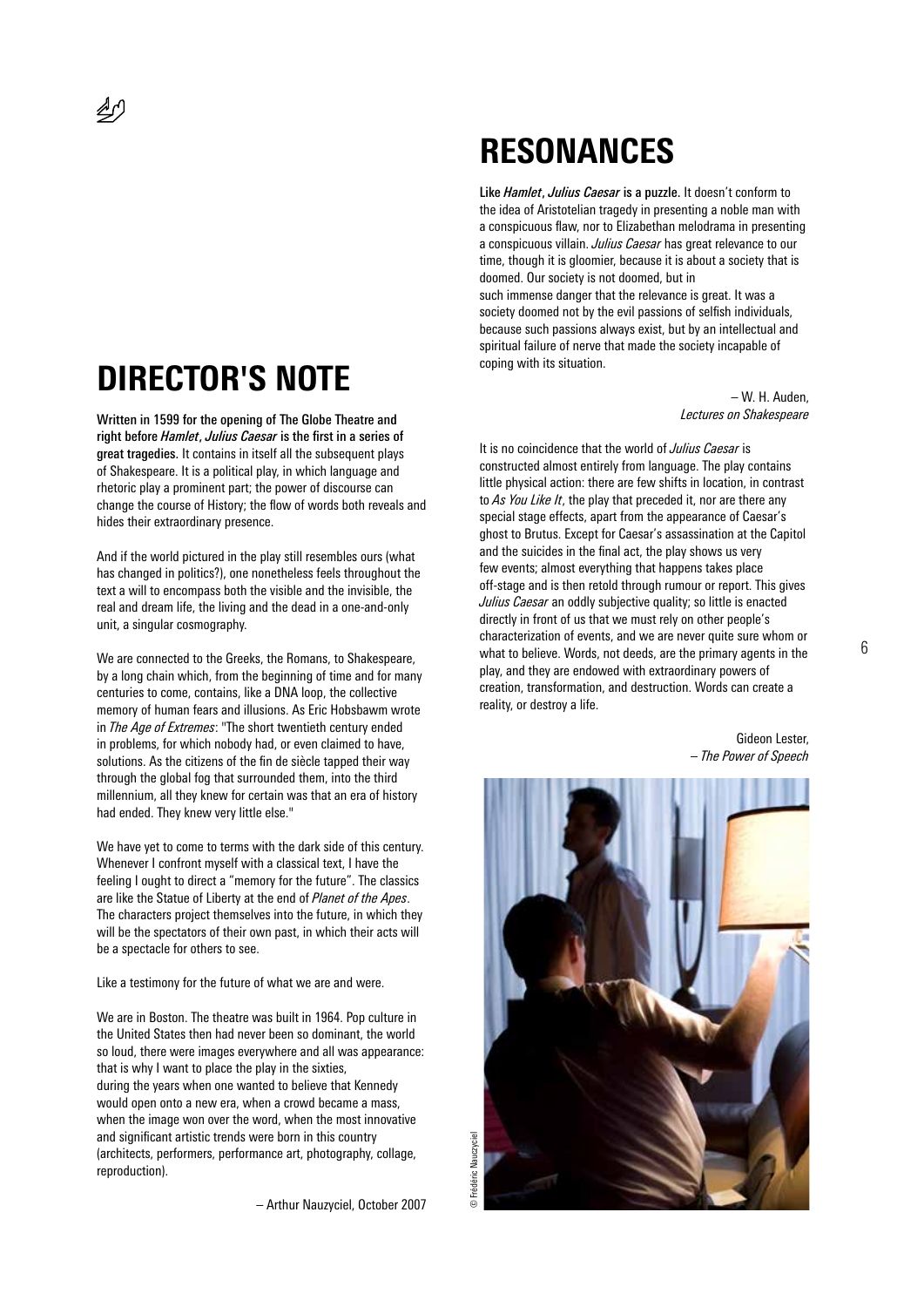Gideon Lester\* talks to Arthur Nauzyciel, director of *Julius Caesar*. (Boston, January 2008)

#### How are you approaching Julius Caesar ?

Whenever I direct a play, the context in which it's produced is very important. Why are we doing the play here, now, for this audience? *Julius Caesar* is almost never produced in my own country, France, so when you asked me to read it I was coming to it for the first time. Of course I immediately saw connections between the play and the fact that this is an election year in the United States. I don't want that to be obvious in the production, but it provides a strong context. For me, classical plays are a memory of the future. They're time capsules, they come from long ago, but they're with us now and they'll be here for centuries. They contain a collective memory of human behavior, aspirations, expectations, illusions. As time capsules, it's interesting to catch them and open them. They are like holograms or like stars, whose light arrives far after their death. In a sense the play is a user's manual for the next generation, written by Shakespeare for the future, a guide to politics and humanity.

#### What about the play resonates in the twenty-first century?

There's something "contemporary" about *Julius Caesar*, which sounds ridiculous, because it was written in the sixteenth century; it cannot literally be speaking about our own age. It's not that Shakespeare's observations are still accurate, it's more than that. It's as if nothing has happened in politics since the story that he writes about took place. It's as if we're stuck, like a scratched record; we're still in the final scenes when Octavius arrives. Nothing has evolved in terms of democracy or politics. Like Cassius and Brutus we believe that democracy is the best system, but it's still a compromise. So many so-called democracies are still really empires, like Rome in the play. What has changed is our experience of tragedy. We come from a century that invented Auschwitz and Hiroshima, after which we can never stage tragedy the same way again.

#### Your production will include many quotations from the 1960s. Can you explain why?

The production isn't set in the Sixties. I believe that all theatre takes place here and now, so it's not really a question of being in the past, whether that's Caesar's Rome or Shakespeare's London or 1960s America. But we will be quoting from the Sixties, for many reasons. There's the obvious link between Kennedy's and Caesar's, assassinations and political contexts, but more than that, I'm intrigued by the way the Sixties represent both past and future for us. It was a decade of great invention and innovation, obsessed with the future. The best Sci-Fi movies were made in the Sixties. And the aesthetic is still inspiring; if you look at furniture or clothes from the Sixties, they could belong in today's design magazines. *Julius Caesar* is a play about the invention of the future, a dream of a new world, so the resonances are strong.

#### What else interests you about the Sixties?

It was a period in which the image triumphed over the word. There's a wonderful story about the debate between Nixon and Kennedy: I don't know if it's true, but apparently people who listened to it on the radio voted for Nixon, and people who watched it on television voted for Kennedy. JFK was the first president whose image was more important than the content of his words. Suddenly visual icons and illusions were more powerful than speech. *Julius Caesar* is so much a play about language and rhetoric, and I think it'll be interesting to create this double layer by using elements from a time in which language and rhetoric failed. And at the same time there was a revolution in American art history, with the advent of Pop Art, installations, and performance art. The art and photography of that period was a strong influence in the design for our *Julius Caesar,* particularly Andy Warhol's repeated images and the installations of the Ant Farm. All this seemed appropriate for a production at the Loeb Drama Center, with its 1960s architecture. I like it when the theatrical design and the architecture of the building come together and the distinctions between the two spaces are blurred.

#### The set design incorporates huge repeated photographs of the auditorium. Can you explain why?

In part we wanted to remind the audience that the theatre in which they're sitting is essentially the same shape as the theatres of ancient Greece and Rome. If you stand on stage and look out at the seats, you see that the configuration is exactly the same, two thousand years later. It's also good to remember with this play that theatre and democracy were invented at the same time, and that the theatre was, in its origins, a political space as much as a place of entertainment. In this election year, the images of those theatre seats may remind us of public assemblies, or the Senate. And I also want to create an uncertainty for the audience: Are we onstage or offstage? Who are the watchers and who the actors? Are we part of the performance? What is illusion and what is reality? On which sides are the dead and the living? How do those questions of illusion and reality relate to *Julius Caesar*? The play is full of dreams and supernatural events, of ghosts and burning men and lions roaming the streets of Rome. The world that it describes doesn't literally exist. It's an imaginary dreamscape, a distortion of reality, and we can't stage it realistically. The production has to feel truthful, but not realistic. I hope that the audience will feel connected to an invisible world, seeing things they can't usually see, listening to things they can't hear.

\* Gideon Lester was the A.R.T.'s Acting Artistic Director from 2007 to 2009.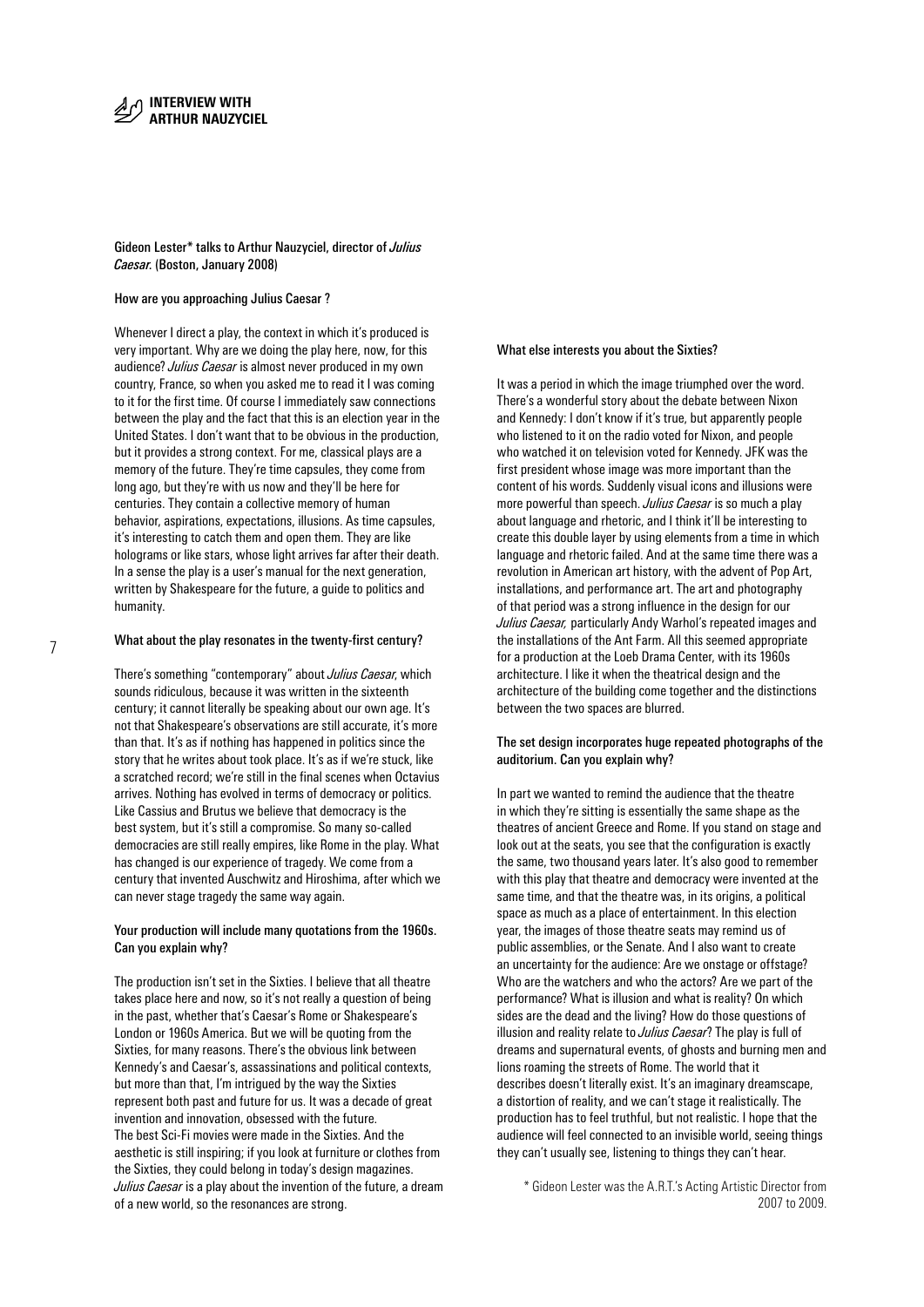### ARTHUR NAUZYCIEL DIRECTOR

After studying visual arts and cinema, Arthur Nauzyciel trained as an actor in the school of the Théâtre National de Chaillot (Paris) run by Antoine Vitez (1978). He began his career as an actor then turned to stage directing. His first production as a director was *Le Malade imaginaire ou le Silence de Molière*, after Molière and Giovanni Macchia for the théâtre de Lorient, CDN (1999), followed by Samuel Beckett's *Oh les beaux jours* (*Happy days*) for the Odéon-Théâtre de l'Europe (2003) and the Teatro San Martin in Buenos Aires (2004).

Since then there have been numerous productions in France and abroad: Thomas Bernhard's *Place des héros* (*Heldenplatz*) at the Comédie-Française (2004), the entry of the Austrian author into the repertoire of France's national theater; Kaj Munk's *Ordet (The Word)* staged at the Avignon Festival (2008) and at the Théâtre du Rond-Point during the Paris Autumn Festival (2009); *Jan Karski (mon nom est une fiction)/Jan Karski (my name is a fiction),* adapted from the novel by Yannick Haenel, staged at the Avignon Festival (2011). *Faim* (*Hunger*), based on Knut Hamsun's novel, with Xavier Gallais at the Théâtre de la Madeleine in Paris (2011); Anton Chekov's *La Mouette* (*The Seagull*) staged in the Cour d'honneur of the Papal Palace at the Avignon Festival (2012); *Kaddish* by Allen Ginsberg (2013), reading created at the Musée d'Art et d'Histoire du Judaïsme then at the Avignon Festival (2013).

Arthur Nauzyciel works regularly in the United States: in Atlanta he staged two plays by the French playwright, Bernard-Marie Koltès: *Black Battles with dogs* (2001), also presented in Chicago, Athens (at the International Festival), and in France at the Avignon Festival (2006); and also in Atlanta, B-M Koltès's *Roberto Zucco* (2004); in Boston, for the American Repertory Theater, Mike Leigh's *Abigail's Party* (2007) and William Shakespeare's Julius Caesar (2008), which went on tour to the Paris Autumn Festival and the Ibero-American Theater Festival in Bogota, Colombia.

Arthur Nauzyciel has created a number of shows abroad that were then revived in France or at international theater festivals: Samuel Beckett's *L'Image* (*The Image*) in Dublin (2006) with Damien Jalet and Anne Brochet, Lou Doillon later Julie Moulier, the production was also staged in Reykjavik, New York, Paris, China, Japan; Marie Darrieussecq's *Le Musée de la mer* (*The Sea Museum*), performed at the National Theater of Iceland (2009); Mike Leigh's *Abigail's Party*, revived for the National Theater of Norway (2012). He has also worked for dance and opera. In 2011 he staged the opera *Red Waters* by Keren Ann Zeidel and Bardi Johannsson (Lady and Bird) and contributed to the creation of *Play* by the choreographer Sidi Larbi Cherkaoui and the dancer Shantala Shivalingappa. He regularly works with other artists on his projects: Christian Fennesz, Miroslaw Balka, Damien Jalet, Sjon, Erna Omarsdottir, Winter Family, Valérie Mréjen, Étienne Daho.

Arthur Nauzyciel is a recipient of the Villa Médicis Hors les Murs Prize. His production *Jan Karski (mon nom est une fiction)* was awarded the Georges-Lerminier Prize.

From 2007 to 2016, Arthur Nauzyciel has been the director of the Centre Dramatique National Orléans/Loiret/Centre. Since January 1st 2017, he is the director of the Théâtre National de Bretagne/Rennes.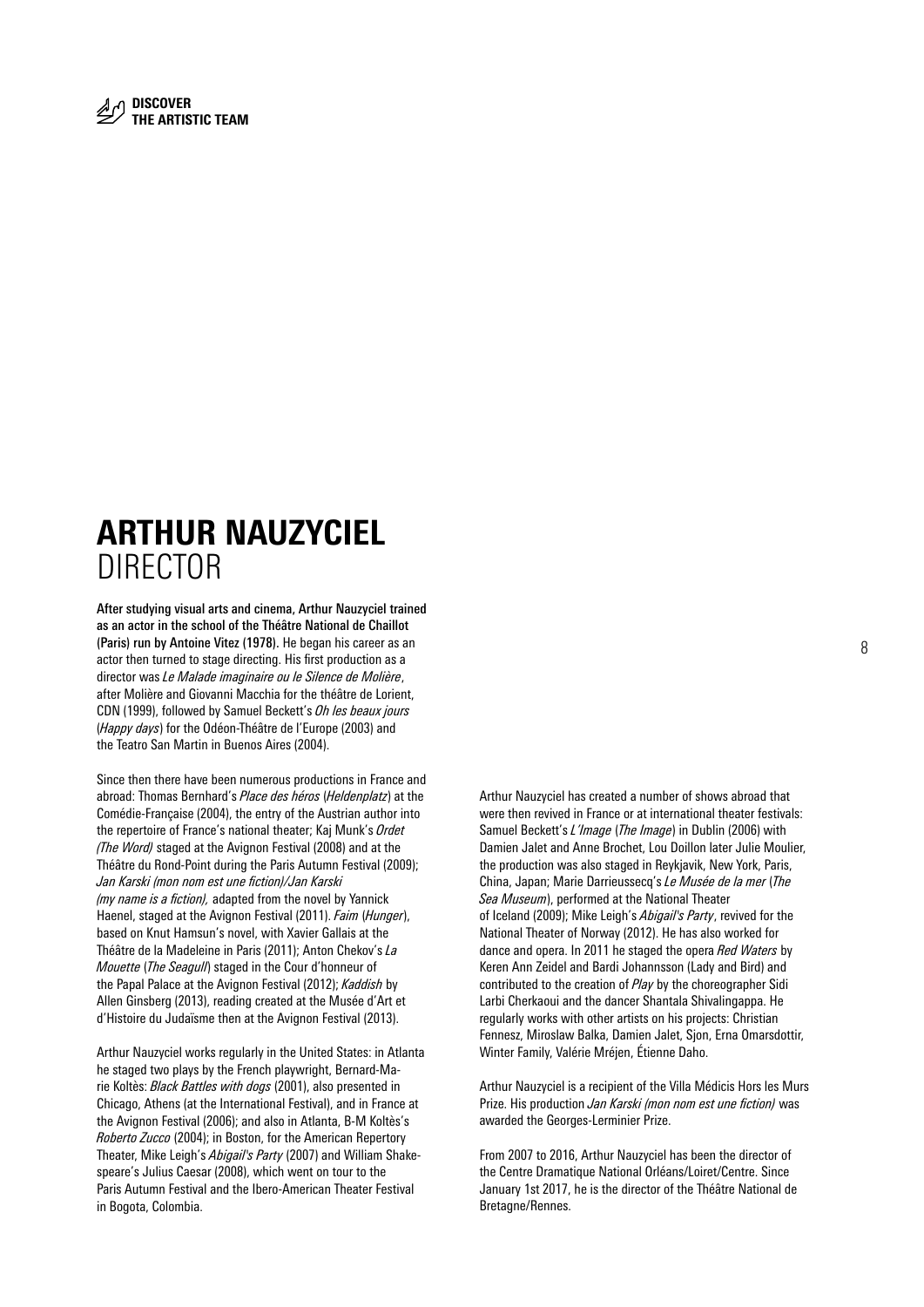⊉∫

9

## RICCARDO **HERNANDEZ** SET DESIGNER

For Arthur Nauzyciel, he created the sets of: *Julius Caesar, Jan Karski (my name is a fiction), Red Waters, Abigail's Party, The Seagull*. Born in Cuba and raised in Buenos Aires, he studied in the United States, at the Yale School of Drama. He works regularly on Broadway, where he won many awards for productions such as: *The People in the picture* (at legendary Studio 54), *Caroline or change, Parade* (Tony Awards nominee and Drama Desk), *Topdog/Underdog*, et lately *Porgy and Bess* (Tony Awards 2012).

For the opera, he created amongst others the sets of *Appomattox* by Philip Glass in 2007, *Lost Highway* direction Diane Paulus, based on David Lynch's film, presented at the Young Vic, London (2008), and those of *Il Postino*, composed by Daniel Catàn and directed by Ron Daniels, created at Los Angeles Opera and presented at Châtelet-Théâtre musical of Paris in 2011. Productions in which he participated were played in major theaters in New York and the United States: New York Shakespeare Festival/Public Theater, Lincoln Center, BAM, Goodman Theater, Kennedy Center, Mark Taper Forum... For the theater, he has worked with directors George C. Wolfe, Brian Kulik, Mary Zimmerman, Ron Daniels, Liz Diamond, Peter Wood and especially Robert Woodruff, Ethan Coen, John Turturro. More recently, he designed the set of *Marie Antoinette* by David Adjmi, directed by Rebecca Taichman in Autumn 2012 at the A.R.T. (American Repertory Theater).

### SCOTT ZIELINSKI LIGHTING DESIGNER

For Arthur Nauzyciel, he created the lighting design of: *Julius Caesar, The Sea Museum, Jan Karski (My name is a fiction), Red Waters, Abigail's Party, The Seagull.*

Scott Zielinski lives in New York. For theater, dance and opera, he has worked on projects created throughout the world, with American or foreign directors, including Richard Foreman, Robert Wilson, Tony Kushner, Hal Hartley, Krystian Lupa.

In New York, he works regularly on Broadway, for the production of *Topdog / Underdog* by Suzan-Lori Parks, and for Lincoln Center and The Public Theatre.

He also creates the lights for productions in many other North American cities, with directors and choreographers such as Neil Bartlett, Chase Brock, Chen Shi-Zheng, Karin Coonrod, Ron Daniels, David Esbjornson, Daniel Fish, Sir Peter Hall, Tina Landau, Jonathan Moscone, Diane Paulus, Lisa Peterson, James Robinson, Anna Deavere Smith, Twyla Tharp, George C. Wolfe, Mary Zimmerman and recently, for *Miss Fortune* by Judith Weir at the Royal Opera in London.

Scott Zielinski holds a Master in "Theatre Design" at the Yale University School of Drama.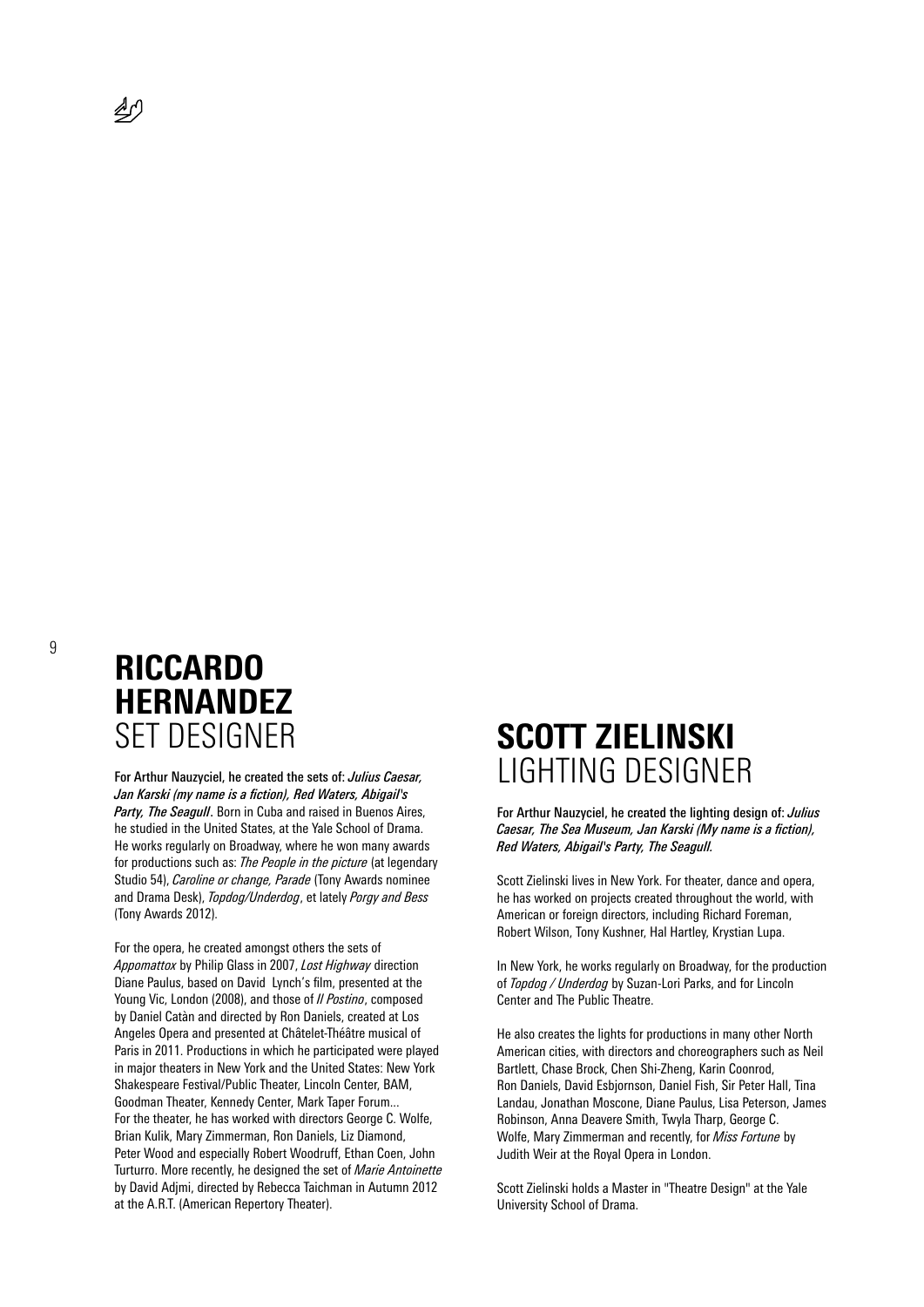## DAMIEN JALET CHOREOGRAPHER

 $\mathbb{Z}^6$ 

Damien Jalet is an independent Belgian and French choreographer and dancer working internationally. Interested in the capacity of dance constantly reinventing itself by conversing with other media such as visual art, music, cinema, theatre and fashion; his works are often collaborative.

He worked as a choreographer and dancer for companies such as Ballet C. de la B., Sasha Waltz and Guests, Chunky Move, Eastman, NYDC, Hessiches Staatballet, Paris Opera Ballet, Scottish Dance Theatre, Iceland Dance Company and many more.

His latest works as choreographer include: *Babel(words)* with Sidi Larbi Cherkaoui with a set by Antony Gormley (two Olivier Awards), presented in 2016 at the Cour d'Honneur du Palais des Papes in Avignon; *Les médusés*, a choreographic installation for 30 performers in some of the main rooms of the Louvre in Paris: *YAMA* for the Scottish Dance Theatre with a set design by American artist Jim Hodges; *Bolero* which he directed together with Cherkaoui and the performance artist Marina Abramovic for the Paris Opera Ballet with costumes by Riccardo Tisci; *Inked* for the British Kathak dancer Aakash Odedra; *Obsidian Pieces* for the Iceland Dance Company in collaboration with Erna Omarsdottir (Icelandic national Performing Art Award Grimman 2015 for the best choreographer).

In October 2015 he choreographed *Gravity Fatigue*, devised by fashion designer Hussein Chalayan at Sadler's Wells in London. *THR(O)UGH*, a choreography for Hessisches Ballett, collaborating again with Jim Hodges, Austrian composer Christian Fennesz and designer Jean Paul Lespagnard, nominated for best choreographer at German theater awards "der Faust".

He created *The Ferryman* with the director Gilles Delmas, highlighting the relation between his works and existing rituals practiced in Bali and Japan, this film gets the exclusive participation of Marina Abramovic and composer Ryuichi Sakamoto. It is presented during the whole Venice Biennale at Palazzo Fortuny starting May 2017.

He directed *Vessel* together with Japanese visual artist Nawa Kohei, a collaboration initiated during a four-month-long residency at Villa Kujoyama (Japanese Medicis villa in Kyoto). The performance for seven dancers has been presented in many important venues in Japan such as Rhom Theater Kyoto and Naoshima's Art Site and will be played next march at the Perth international festival in Australia.

He is the 2017 artistic director of the UK National Youth Dance Company, for which he created *Tarantiseismic* premiered at Sadler's Wells.

Damien Jalet and Arthur Nauzyciel work together since 2006. They created together *The Image* in 2006, he choreographied *Julius Caesar* (2008), *Ordet (La Parole)* (2008), *The Sea Museum (Le Musée de la mer)* created in 2009, in which he also played the part of Bella, in 2011: *Jan Karski (my name is a fiction)* and *Red Waters*. Their latest cooperation was *The Seagull*, created in July 2012 at the Cour d'honneur of the Popes palace, and *Splendid's*, created in 2016. He is as well since 2017 associated artist at the Théâtre national de Bretagne (TNB) directed by Arthur Nauzyciel.

Damien Jalet choreographed consequent sections of the upcoming film *Suspiria* directed by Luca Guadagnino, starring Tilda Swinton, Dakota Johnson, Ingrid Caven with an original score by Thom Yorke.

In February 2018 , he will direct his first opera *Pelleas and Melissande* together with Sidi Larbi Cherkaoui and Marina Abramovic, with costumes by Iris Van Herpen at the Antwerp Opera.

As a teacher Jalet has also taught his specific technique using centrifugal force in many companies and institutions including Pina Bausch Company, ImPulsTanz Vienna, Atelier de Paris, Architanz Tokyo…

Damien Jalet has been named Knight of the arts and letters by the French government in 2013.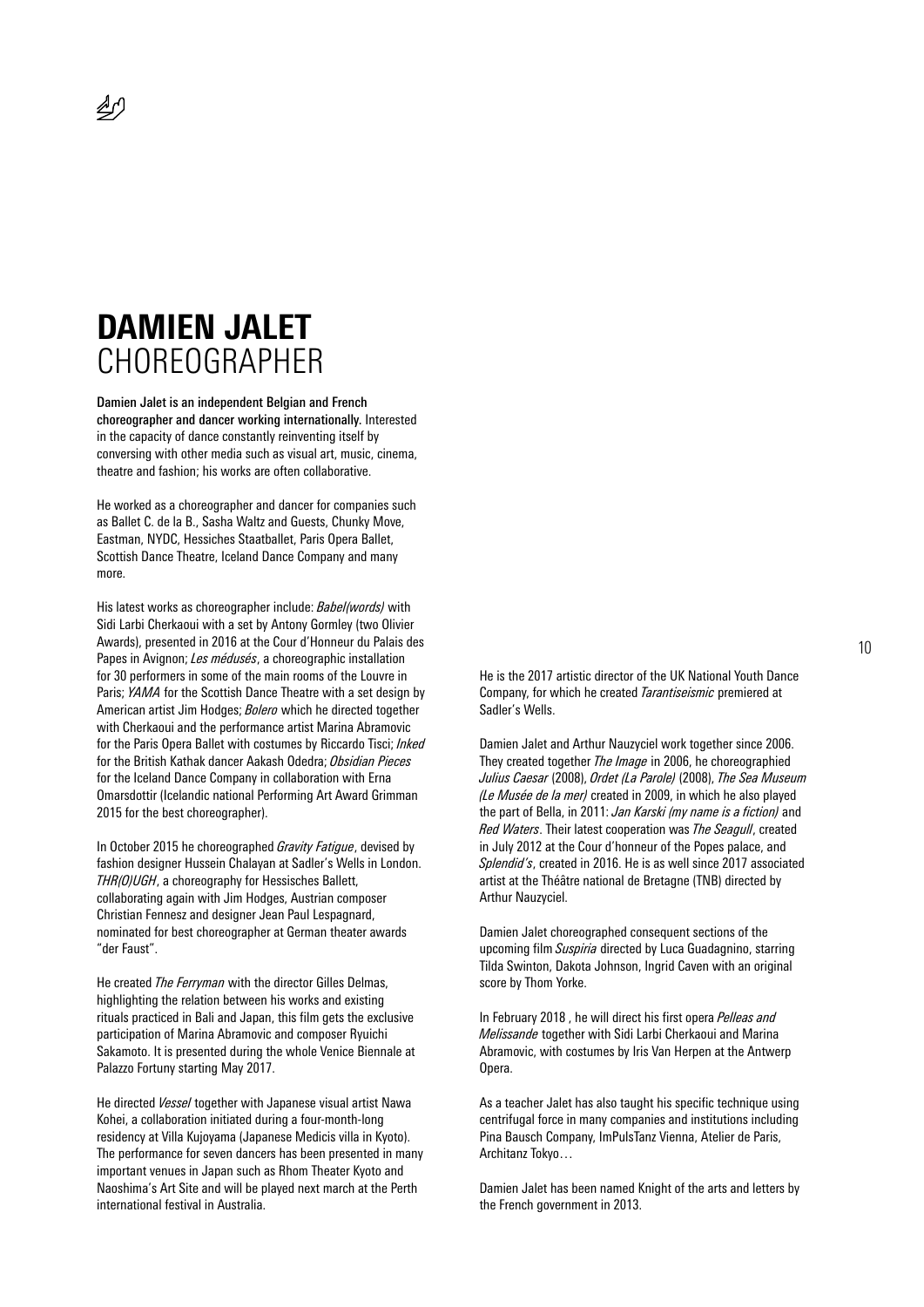

THEATER OF BRITTANY

### THE TNB NATIONAL CENTRE FOR THE DRAMATIC ARTS (CDN)

The « Théâtre National de Bretagne » (National Theater of Brittany), called the TNB, traces its history back to the very creation of the « Centre Dramatique de l'Ouest » (Centre for the Dramatic Arts in the West) in 1949, which then worked in association with the « Maison de la Culture » (House of Culture) after it was founded in 1968. The TNB proper was created in 1990 with the merger of the CDN and the House of Culture. Today the TNB is an eminent CDN in the French cultural landscape: it is also a European Centre for the Theatrical and Choreographic Arts; it organizes an annual festival, has a cinema and runs an important drama school: « l'École Supérieure d'Art Dramatique » (the TNB School of Dramatic Art). The TNB welcomes some 200,000 spectators each season across its many programmes: live performances, cinema, special events and workshops. As of January 1, 2017, the actor and stage director Arthur Nauzyciel has been at the helm of the TNB, the first time in 26 years that an artist spearheads the TNB.

The primary mission of the French National Centres for the Dramatic Arts (Centres Dramatiques Nationaux – CDNs) is artistic creation for the theatrical stage. Established in the aftermath of World War II, there are now 38 CDNs in France. Envisioned by Jean Zay as contributing to the decentralisation of theatrical production and to the democratisation of culture in France, promoted by Jeanne Laurent, then by André Malraux, the CDNs remain to this day the mainstay of France's cultural policy, which continues to endorse the idea that art, culture and theater are a public service, which aims to make available high-quality artistic offerings throughout the land. It is common practice to entrust the management of the CDNs to stage directors, so as to ensure the long-term viability of the artistic project by cementing it in a particular region and sharing it with the local public. With a focus on theatrical creation, contemporary writing, innovative staging, and the hosting of major shows of French and foreign origin, as well as providing promising creative talents, troupes and the audience with valuable support, the CDNs remain to this day unique in the world and welcome over one million spectators annually.